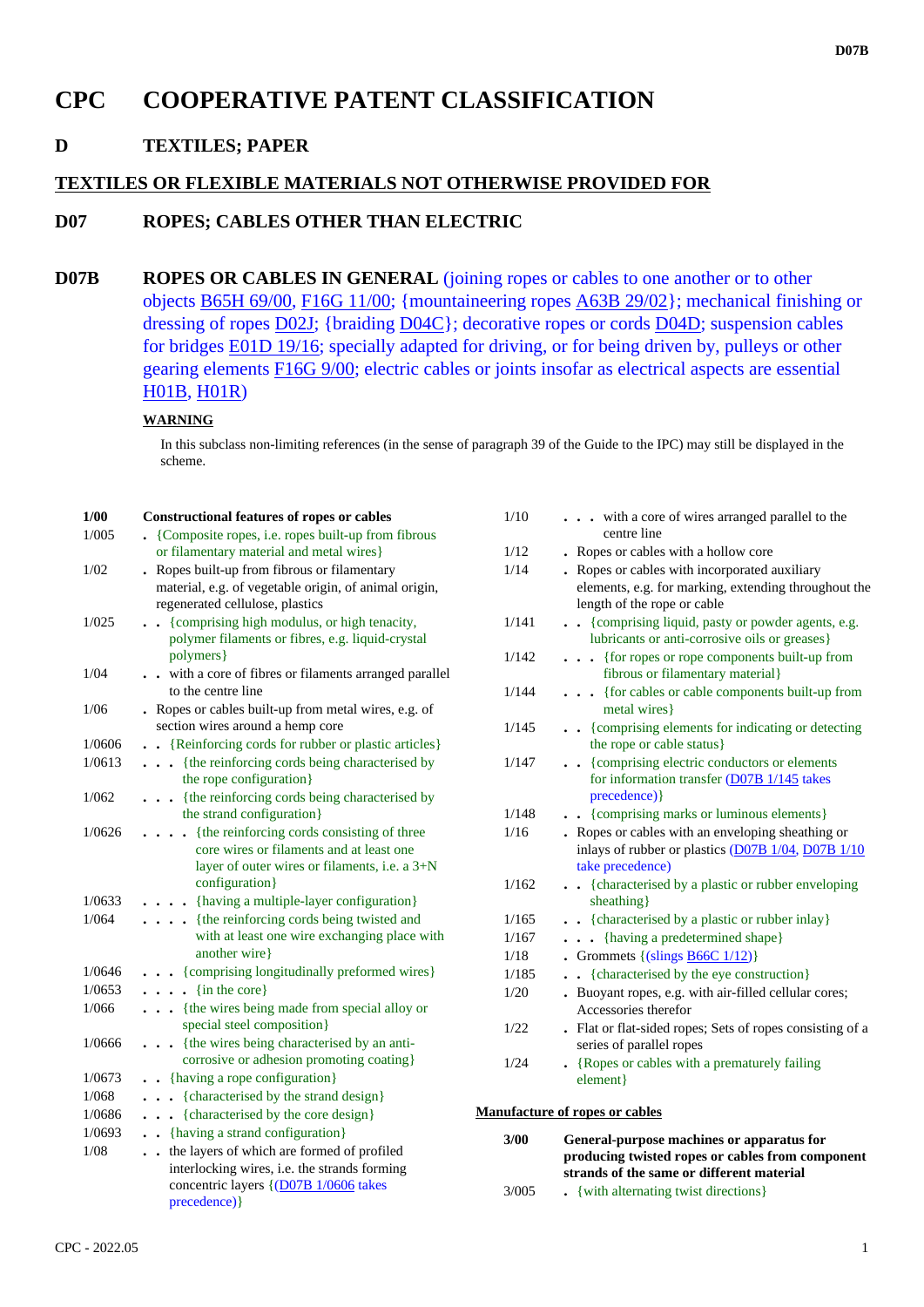| 3/02          | in which the supply reels rotate about the axis of<br>the rope or cable {or in which a guide member<br>rotates about the axis of the rope or cable to guide<br>the component strands away from the supply reels<br>in fixed position}                                  |
|---------------|------------------------------------------------------------------------------------------------------------------------------------------------------------------------------------------------------------------------------------------------------------------------|
| 3/022         | {with provision for imparting two or more twists<br>$\ddot{\phantom{a}}$<br>to the filaments for each revolution of the guide<br>member }                                                                                                                              |
| 3/04          | . and are arranged in tandem along the axis of<br>the machine {, e.g. tubular or high-speed type<br>stranding machine}                                                                                                                                                 |
| 3/045         | . { with the reels axially aligned, their common<br>axis coinciding with the axis of the machine}                                                                                                                                                                      |
| 3/06          | and are spaced radially from the axis of the<br>$\ddot{\phantom{a}}$<br>machine {, i.e. basket or planetary-type stranding<br>machine}                                                                                                                                 |
| 3/08          | in which the take-up reel rotates about the axis of<br>the rope or cable {or in which a guide member<br>rotates about the axis of the rope or cable to guide<br>the rope or cable on the take-up reel in fixed<br>position} and the supply reels are fixed in position |
| 3/085         | {in which a guide member rotates about the axis<br>of the rope or cable to guide the rope or cable on<br>the take-up reel in fixed position}                                                                                                                           |
| 3/10          | with provision for imparting more than one<br>complete twist to the ropes or cables for each<br>revolution of the take-up reel {or of the guide<br>member }                                                                                                            |
| 3/103         | . {characterised by the bow construction}                                                                                                                                                                                                                              |
| 3/106         | {characterised by comprising two bows, both<br>guiding the same bundle to impart a twist}                                                                                                                                                                              |
| 3/12          |                                                                                                                                                                                                                                                                        |
|               | operating with rotating loops of filaments                                                                                                                                                                                                                             |
| 3/14          | hand-operated                                                                                                                                                                                                                                                          |
| 5/00          | Making ropes or cables from special materials or<br>of particular form                                                                                                                                                                                                 |
| 5/002         | {Making parallel wire strands}                                                                                                                                                                                                                                         |
| 5/005         | . {characterised by their outer shape or surface<br>properties}                                                                                                                                                                                                        |
| 5/006         | {by the properties of an outer surface polymeric<br>$\text{coating}$                                                                                                                                                                                                   |
| 5/007         | • {comprising postformed and thereby radially<br>plastically deformed elements}                                                                                                                                                                                        |
| 5/02          | from straw or like vegetable material                                                                                                                                                                                                                                  |
| 5/04          | . Rope bands                                                                                                                                                                                                                                                           |
| 5/045         | • {Belts comprising additional filaments for<br>laterally interconnected load bearing members}                                                                                                                                                                         |
| 5/06          | from natural or artificial staple fibres                                                                                                                                                                                                                               |
| 5/08          | agglutinated by adhesives<br>$\ddot{\phantom{a}}$                                                                                                                                                                                                                      |
| 5/10          | from strands of non-circular cross-section                                                                                                                                                                                                                             |
| 5/12          | of low twist or low tension by processes comprising<br>setting or straightening treatments                                                                                                                                                                             |
| 7/00          | Details of, or auxiliary devices incorporated<br>in, rope- or cable-making machines; Auxiliary<br>apparatus associated with such machines                                                                                                                              |
| 7/02          | Machine details; Auxiliary devices                                                                                                                                                                                                                                     |
| 7/021         | {Guiding means for filaments, strands, ropes or<br>$\ddot{\phantom{a}}$<br>cables }                                                                                                                                                                                    |
| 7/022         | {Measuring or adjusting the lay or torque in the<br>rope                                                                                                                                                                                                               |
| 7/025         | {Preforming the wires or strands prior to closing}<br>$\bullet$                                                                                                                                                                                                        |
| 7/027<br>7/04 | {Postforming of ropes or strands}<br>$\bullet$<br>Devices for imparting reverse rotation to bobbin-                                                                                                                                                                    |

| 7/06  | Bearing supports or brakes for supply bobbins or<br>reels                                                                                                                                            |
|-------|------------------------------------------------------------------------------------------------------------------------------------------------------------------------------------------------------|
| 7/08  | . Alarms or stop motions responsive to exhaustion<br>or breakage of filamentary material fed from<br>supply reels or bobbins                                                                         |
| 7/10  | Devices for taking-up or winding the finished<br>rope or cable                                                                                                                                       |
| 7/12  | for softening, lubricating or impregnating ropes,<br>cables, or component strands thereof                                                                                                            |
| 7/14  | for coating or wrapping ropes, cables, or<br>component strands thereof (applying liquids or<br>other fluent materials to surfaces in general B05;<br>wrapping elongated cores in general B65H 81/06) |
| 7/145 | $\ldots$ {Coating or filling-up interstices}                                                                                                                                                         |

7/16 **.** Auxiliary apparatus

- 7/162 **. .** {Vices or clamps for bending or holding the rope or cable during splicing}
- 7/165 **. .** {for making slings}
- 7/167 **. .** {for joining rope components}
- 7/169 **. .** {for interconnecting two cable or rope ends, e.g. by splicing or sewing (fixation or holding of the ends prior to or during splicing D07B 7/162; joining the rope or cable components individually or joining the rope ends by permanent means such as welding, gluing or crimp sleeve D07B 7/167; preparing the splice by opening the ends D07B 7/18)} 7/18 **. .** for spreading or untwisting ropes or cables into constituent parts for treatment or splicing purposes 7/182 **. . .** {for spreading ropes or cables by handoperated tools for splicing purposes, e.g.

|       | needles or spikes }                              |
|-------|--------------------------------------------------|
| 7/185 | {for temporarily untwisting ropes or cables into |
|       | constituent parts for applying a coating.        |
| 7/187 | {for forming bulbs in ropes or cables}           |
|       |                                                  |

 **9/00 Binding or sealing ends, e.g. to prevent unravelling** 9/001 **.** {combined with cutting or severing}

#### **2201/00 Ropes or cables** 2201/10 **.** Rope or cable structures 2201/1004 **. .** General structure or appearance 2201/1008 **. . .** Several parallel ropes 2201/1012 **. .** characterised by their internal structure 2201/1014 **. . .** characterised by being laid or braided from several sub-ropes or sub-cables, e.g. hawsers 2201/1016 **. . .** characterised by the use of different strands 2201/102 **. . .** including a core 2201/1024 **. .** Structures that change the cross-sectional shape 2201/1028 **. .** characterised by the number of strands 2201/1032 **. . .** three to eight strands respectively forming a single layer 2201/1036 **. . .** nine or more strands respectively forming multiple layers 2201/104 **. .** twisted 2201/1044 **. . .** characterised by a value or range of the pitch parameter given 2201/1048 **. . .** using regular lay, i.e. the wires or filaments being parallel to rope axis 2201/1052 **. . .** using lang lay, i.e. the wires or filaments being inclined relative to the rope axis

or reel cages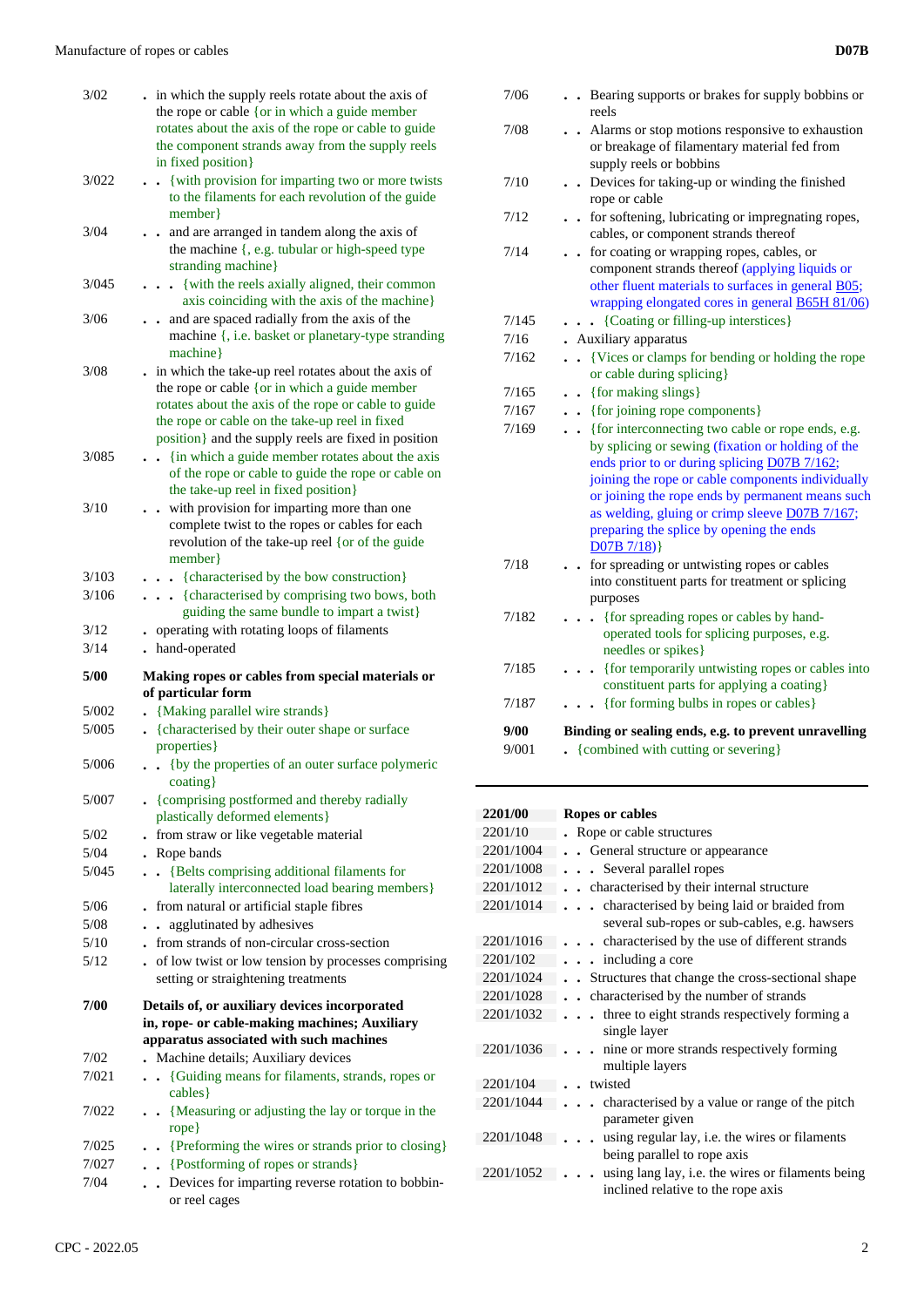| 2201/1056              | using alternate lay, i.e. the wires or filaments in<br>the strands being oppositely inclined relative to<br>the rope axis |
|------------------------|---------------------------------------------------------------------------------------------------------------------------|
| 2201/106               | Pitch changing over length                                                                                                |
| 2201/1064              | characterised by lay direction of the strand                                                                              |
|                        | compared to the lay direction of the wires in the<br>strand                                                               |
| 2201/1068              | . having the same lay direction<br>$\bullet$                                                                              |
| 2201/1072              | . Compact winding, i.e. S/S or Z/Z                                                                                        |
| 2201/1076              | . . Open winding                                                                                                          |
| 2201/108               | . Cylinder winding, i.e. S/Z or Z/S                                                                                       |
| 2201/1084              | . Different twist pitch                                                                                                   |
| 2201/1088              | . false twisted                                                                                                           |
| 2201/1092              | . Parallel strands                                                                                                        |
| 2201/1096              | . braided                                                                                                                 |
| 2201/20                | Rope or cable components                                                                                                  |
| 2201/2001              | . Wires or filaments                                                                                                      |
| 2201/2002              | . characterised by their cross-sectional shape                                                                            |
| 2201/2003              | flat<br>$\ddots$                                                                                                          |
| 2201/2004              | . triangular                                                                                                              |
| 2201/2005              | $\cdots$ oval                                                                                                             |
| 2201/2006              | characterised by a value or range of the                                                                                  |
|                        | dimension given                                                                                                           |
| 2201/2007              | . characterised by their longitudinal shape                                                                               |
| 2201/2008              | $\cdots$ $\cdots$ wavy or undulated                                                                                       |
| 2201/2009              | . . characterised by the materials used                                                                                   |
| 2201/201               | characterised by a coating<br>$\ddot{\phantom{0}}$                                                                        |
| 2201/2011              | . . comprising metals                                                                                                     |
| 2201/2012              | . comprising polymers                                                                                                     |
| 2201/2013              | . comprising multiple layers                                                                                              |
| 2201/2014              | . Compound wires or compound filaments                                                                                    |
| 2201/2015              | . Strands                                                                                                                 |
| 2201/2016<br>2201/2017 | characterised by their cross-sectional shape<br>$\ddot{\phantom{0}}$<br>triangular                                        |
| 2201/2018              | $\sim$ $\sim$<br>. . oval<br>$\bullet$                                                                                    |
| 2201/2019              | • pressed to shape<br>$\bullet$                                                                                           |
| 2201/202               | characterised by a value or range of the                                                                                  |
| 2201/2021              | dimension given<br>characterised by their longitudinal shape                                                              |
| 2201/2022              | coreless                                                                                                                  |
| 2201/2023              | $\ddot{\phantom{0}}$<br>with core                                                                                         |
| 2201/2024              | . . twisted                                                                                                               |
| 2201/2025              | characterised by a value or range of the pitch                                                                            |
| 2201/2026              | parameter given<br>. Pitch changing over length                                                                           |
| 2201/2027              | . Compact winding                                                                                                         |
| 2201/2028              | having the same lay direction and lay pitch<br>$\ddot{\phantom{a}}$                                                       |
| 2201/2029              | Open winding<br>$\ddot{\phantom{0}}$                                                                                      |
| 2201/203               | • Cylinder winding, i.e. S/Z or Z/S<br>$\bullet$                                                                          |
| 2201/2031              | . Different twist pitch<br>$\cdots$                                                                                       |
| 2201/2032              | . . compared with the core<br>$\ddot{\phantom{0}}$<br>$\bullet$                                                           |
| 2201/2033              | . . Parallel wires                                                                                                        |
| 2201/2034              | comprising crossing wires or filaments in the<br>$\ddot{\phantom{a}}$                                                     |
|                        | same layer                                                                                                                |
| 2201/2035              | false twisted                                                                                                             |
| 2201/2036              | characterised by the use of different wires or<br>filaments                                                               |
| 2201/2037              | . regarding the dimension of the wires or<br>filaments                                                                    |
| 2201/2038              | characterised by the number of wires or                                                                                   |
|                        | filaments                                                                                                                 |

| 2201/2039  | three to eight wires or filaments respectively<br>$\ddotsc$                                                                                                                                                                                                                                                                                                                                                                                                                                |
|------------|--------------------------------------------------------------------------------------------------------------------------------------------------------------------------------------------------------------------------------------------------------------------------------------------------------------------------------------------------------------------------------------------------------------------------------------------------------------------------------------------|
|            | forming a single layer                                                                                                                                                                                                                                                                                                                                                                                                                                                                     |
| 2201/204   | nine or more wires or filaments respectively<br>forming multiple layers                                                                                                                                                                                                                                                                                                                                                                                                                    |
| 2201/2041  | . characterised by the materials used                                                                                                                                                                                                                                                                                                                                                                                                                                                      |
| 2201/2042  | . characterised by a coating                                                                                                                                                                                                                                                                                                                                                                                                                                                               |
| 2201/2043  |                                                                                                                                                                                                                                                                                                                                                                                                                                                                                            |
|            | comprising metals                                                                                                                                                                                                                                                                                                                                                                                                                                                                          |
| 2201/2044  | comprising polymers                                                                                                                                                                                                                                                                                                                                                                                                                                                                        |
| 2201/2045  | comprising multiple layers                                                                                                                                                                                                                                                                                                                                                                                                                                                                 |
| 2201/2046  | . . comprising fillers                                                                                                                                                                                                                                                                                                                                                                                                                                                                     |
| 2201/2047  | $\blacksquare$ $\blacksquare$ $\blacksquare$ $\blacksquare$ $\blacksquare$ $\blacksquare$ $\blacksquare$ $\blacksquare$ $\blacksquare$ $\blacksquare$ $\blacksquare$ $\blacksquare$ $\blacksquare$ $\blacksquare$ $\blacksquare$ $\blacksquare$ $\blacksquare$ $\blacksquare$ $\blacksquare$ $\blacksquare$ $\blacksquare$ $\blacksquare$ $\blacksquare$ $\blacksquare$ $\blacksquare$ $\blacksquare$ $\blacksquare$ $\blacksquare$ $\blacksquare$ $\blacksquare$ $\blacksquare$ $\blacks$ |
| 2201/2048  | characterised by their cross-sectional shape<br>$\ddotsc$                                                                                                                                                                                                                                                                                                                                                                                                                                  |
| 2201/2049  | having protrusions extending radially<br>$\cdots$                                                                                                                                                                                                                                                                                                                                                                                                                                          |
|            | functioning as spacer between strands or                                                                                                                                                                                                                                                                                                                                                                                                                                                   |
|            | wires                                                                                                                                                                                                                                                                                                                                                                                                                                                                                      |
| 2201/2051  | characterised by a value or range of the<br>$\ddot{\phantom{0}}$                                                                                                                                                                                                                                                                                                                                                                                                                           |
|            | dimension given                                                                                                                                                                                                                                                                                                                                                                                                                                                                            |
| 2201/2052  | . characterised by their structure                                                                                                                                                                                                                                                                                                                                                                                                                                                         |
| 2201/2053  | . being homogeneous                                                                                                                                                                                                                                                                                                                                                                                                                                                                        |
| 2201/2054  | . comprising foam material                                                                                                                                                                                                                                                                                                                                                                                                                                                                 |
| 2201/2055  | . comprising filaments or fibers                                                                                                                                                                                                                                                                                                                                                                                                                                                           |
| 2201/2056  | • arranged parallel to the axis<br>$\ddots$                                                                                                                                                                                                                                                                                                                                                                                                                                                |
| 2201/2057  | . resulting in a twisted structure                                                                                                                                                                                                                                                                                                                                                                                                                                                         |
| 2201/2058  | $\cdots$ $\cdots$ comprising fillers                                                                                                                                                                                                                                                                                                                                                                                                                                                       |
| 2201/2059  | comprising wires                                                                                                                                                                                                                                                                                                                                                                                                                                                                           |
| 2201/206   | • arranged parallel to the axis<br>$\ddotsc$                                                                                                                                                                                                                                                                                                                                                                                                                                               |
| 2201/2061  | . resulting in a twisted structure                                                                                                                                                                                                                                                                                                                                                                                                                                                         |
| 2201/2062  | . . comprising fillers                                                                                                                                                                                                                                                                                                                                                                                                                                                                     |
| 2201/2063  | being hollow<br>.                                                                                                                                                                                                                                                                                                                                                                                                                                                                          |
| 2201/2064  | being discontinuous in the longitudinal<br>$\ddot{\phantom{0}}$                                                                                                                                                                                                                                                                                                                                                                                                                            |
|            | direction                                                                                                                                                                                                                                                                                                                                                                                                                                                                                  |
| 2201/2065  | . . comprising a coating                                                                                                                                                                                                                                                                                                                                                                                                                                                                   |
| 2201/2066  | . characterised by the materials used                                                                                                                                                                                                                                                                                                                                                                                                                                                      |
| 2201/2067  | characterised by the elongation or tension<br>$\ddot{\phantom{0}}$                                                                                                                                                                                                                                                                                                                                                                                                                         |
|            | behaviour                                                                                                                                                                                                                                                                                                                                                                                                                                                                                  |
| 2201/2068  | . having a load bearing function                                                                                                                                                                                                                                                                                                                                                                                                                                                           |
| 2201/2069  | . being elastic<br>$\ddot{\phantom{0}}$                                                                                                                                                                                                                                                                                                                                                                                                                                                    |
| 2201/207   | . . being viscous<br>$\ddot{\phantom{0}}$<br>$\ddot{\phantom{0}}$                                                                                                                                                                                                                                                                                                                                                                                                                          |
| 2201/2071  | . Spacers                                                                                                                                                                                                                                                                                                                                                                                                                                                                                  |
| 2201/2072  | characterised by the materials used<br>$\ddot{\phantom{a}}$                                                                                                                                                                                                                                                                                                                                                                                                                                |
| 2201/2073  | in circumferencial direction<br>$\mathbf{r}$                                                                                                                                                                                                                                                                                                                                                                                                                                               |
| 2201/2074  | in radial direction<br>$\sim$ $\sim$                                                                                                                                                                                                                                                                                                                                                                                                                                                       |
| 2201/2075  | . Fillers                                                                                                                                                                                                                                                                                                                                                                                                                                                                                  |
| 2201/2076  | $\ddot{\phantom{a}}$<br>having a lubricant function<br>$\ddot{\phantom{a}}$                                                                                                                                                                                                                                                                                                                                                                                                                |
| 2201/2077  | having an anti-corrosive function<br>$\ddot{\phantom{a}}$                                                                                                                                                                                                                                                                                                                                                                                                                                  |
| 2201/2078  | having a load bearing function<br>$\ddot{\phantom{0}}$                                                                                                                                                                                                                                                                                                                                                                                                                                     |
| 2201/2079  | characterised by the kind or amount of filling<br>$\ddot{\phantom{0}}$                                                                                                                                                                                                                                                                                                                                                                                                                     |
| 2201/208   | having an open structure<br>$\ddot{\phantom{a}}$                                                                                                                                                                                                                                                                                                                                                                                                                                           |
| 2201/2081  | having maximum filling<br>$\ddot{\phantom{a}}$<br>$\ddot{\phantom{0}}$                                                                                                                                                                                                                                                                                                                                                                                                                     |
| 2201/2082  | characterised by the materials used<br>$\ddot{\phantom{a}}$                                                                                                                                                                                                                                                                                                                                                                                                                                |
| 2201/2083  | Jackets or coverings<br>$\ddot{\phantom{0}}$                                                                                                                                                                                                                                                                                                                                                                                                                                               |
| 2201/2084  | characterised by their shape<br>$\ddot{\phantom{0}}$                                                                                                                                                                                                                                                                                                                                                                                                                                       |
| 2201/2085  | concerning the internal shape<br>$\ddot{\phantom{a}}$                                                                                                                                                                                                                                                                                                                                                                                                                                      |
| 2201/2086  | concerning the external shape<br>$\ddot{\phantom{a}}$<br>$\ddot{\phantom{0}}$                                                                                                                                                                                                                                                                                                                                                                                                              |
| 2201/2087  | being of the coated type<br>$\ddot{\phantom{a}}$<br>$\ddot{\phantom{0}}$                                                                                                                                                                                                                                                                                                                                                                                                                   |
| 2201/2088  | having multiple layers<br>$\ddot{\phantom{0}}$<br>$\ddot{\phantom{0}}$                                                                                                                                                                                                                                                                                                                                                                                                                     |
| 2201/2089  | comprising wrapped structures<br>$\ddot{\phantom{0}}$                                                                                                                                                                                                                                                                                                                                                                                                                                      |
| 2201/209   | comprising braided structures<br>$\ddot{\phantom{0}}$                                                                                                                                                                                                                                                                                                                                                                                                                                      |
| 2201/20903 | comprising woven structures<br>$\ddot{\phantom{0}}$                                                                                                                                                                                                                                                                                                                                                                                                                                        |
| 2201/20907 | comprising knitted structures<br>$\ddot{\phantom{0}}$<br>$\blacksquare$                                                                                                                                                                                                                                                                                                                                                                                                                    |
| 2201/2091  | being movable relative to the internal structure<br>$\ddot{\phantom{0}}$                                                                                                                                                                                                                                                                                                                                                                                                                   |
| 2201/2092  | characterised by the materials used                                                                                                                                                                                                                                                                                                                                                                                                                                                        |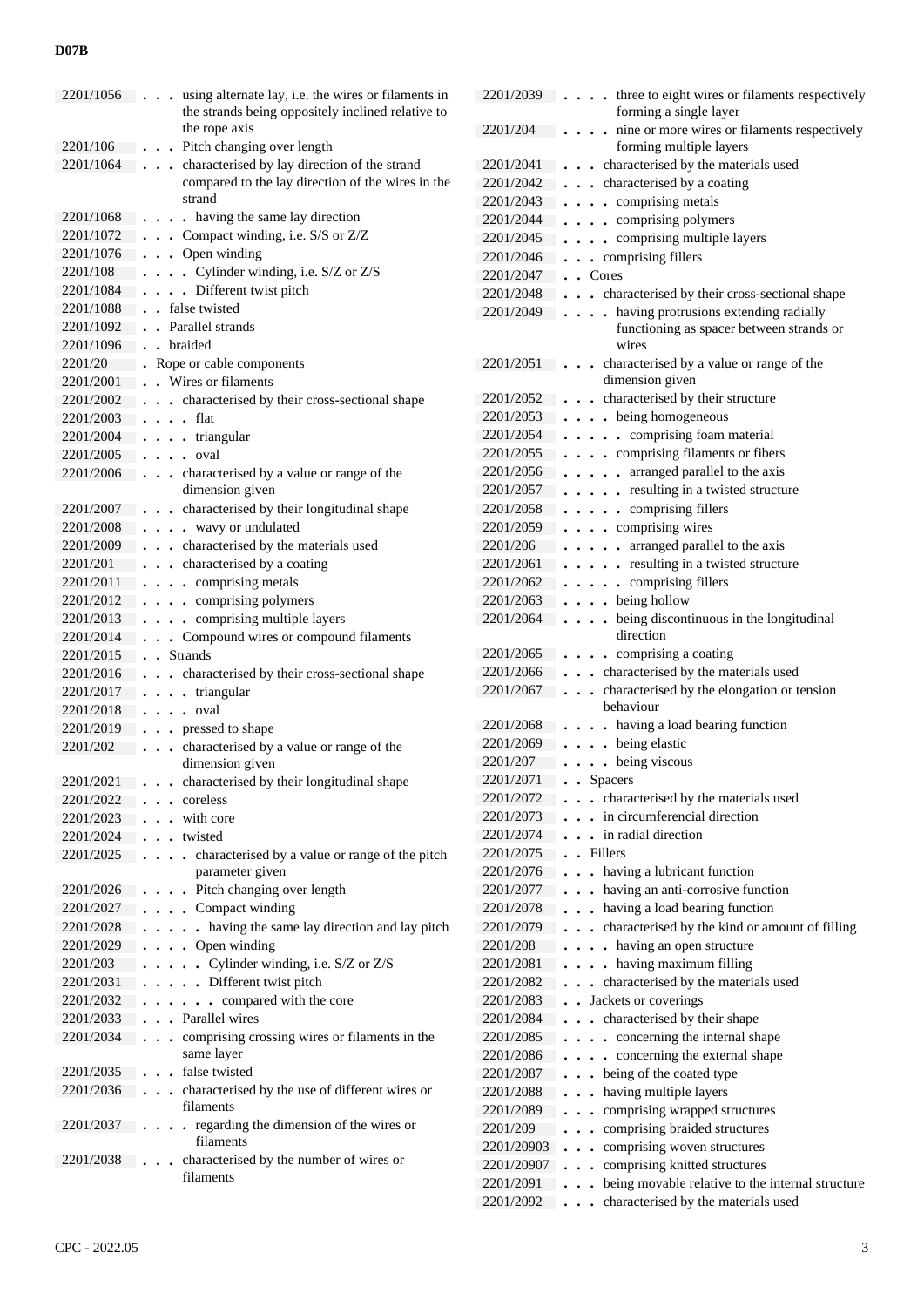| 2201/2093 | being translucent                                                       |
|-----------|-------------------------------------------------------------------------|
| 2201/2094 | being luminescent or reflective                                         |
| 2201/2095 | Auxiliary components, e.g. electric conductors or                       |
|           | light guides                                                            |
| 2201/2096 | . . Light guides                                                        |
| 2201/2097 | . Binding wires                                                         |
| 2201/2098 | characterized by special properties or the<br>$\ddot{\phantom{a}}$      |
|           | arrangements of the binding wire                                        |
|           |                                                                         |
| 2205/00   | Rope or cable materials                                                 |
| 2205/10   | Natural organic materials                                               |
| 2205/103  | Animal and plant materials                                              |
| 2205/106  | . Manila, hemp or sisal                                                 |
| 2205/20   | Organic high polymers                                                   |
| 2205/2003 | . Thermoplastics                                                        |
| 2205/2007 | Duroplastics<br>$\ddot{\phantom{0}}$                                    |
| 2205/201  | Polyolefins                                                             |
| 2205/2014 | High performance polyolefins, e.g. Dyneema or                           |
|           | Spectra                                                                 |
| 2205/2017 | • Polystyrenes                                                          |
| 2205/2021 | • Polyvinyl halides                                                     |
| 2205/2025 | • Polyvinyl acetates                                                    |
| 2205/2028 | • Polyvinyl alcohols                                                    |
| 2205/2032 | • Polyacrylics                                                          |
| 2205/2035 | • Polyacetals                                                           |
| 2205/2039 | • Polyesters                                                            |
| 2205/2042 | . High performance polyesters, e.g. Vectran                             |
| 2205/2046 | . . Polyamides, e.g. nylons                                             |
| 2205/205  | . Aramides                                                              |
| 2205/2053 | . . Polybenzimidazol [PBI]                                              |
| 2205/2057 | . Phenol resins                                                         |
| 2205/206  | • Epoxy resins                                                          |
| 2205/2064 | • Polyurethane resins                                                   |
| 2205/2067 | . Viscose or regenerated cellulose, e.g. Rayon                          |
| 2205/2071 | . Fluor resins                                                          |
| 2205/2075 | Rubbers, <i>i.e.</i> elastomers<br>$\ddot{\phantom{0}}$                 |
| 2205/2078 | being of natural origin<br>$\ddot{\phantom{0}}$<br>$\ddot{\phantom{0}}$ |
| 2205/2082 | being of synthetic nature, e.g. chloroprene<br>$\ddot{\phantom{0}}$     |
| 2205/2085 | having particular high polymer characteristics                          |
| 2205/2089 | showing heat contraction                                                |
| 2205/2092 | related to water solubility                                             |
| 2205/2096 | Poly-p-phenylenebenzo-bisoxazole [PBO]                                  |
| 2205/30   | Inorganic materials                                                     |
| 2205/3003 | Glass                                                                   |
| 2205/3007 | Carbon                                                                  |
| 2205/301  | Ceramics                                                                |
| 2205/3014 | Asbestos                                                                |
|           | Silicon carbides                                                        |
| 2205/3017 |                                                                         |
| 2205/3021 | Metals                                                                  |
| 2205/3025 | . Steel                                                                 |
| 2205/3028 | Stainless steel                                                         |
| 2205/3032 | Austenite                                                               |
| 2205/3035 | Pearlite                                                                |
| 2205/3039 | Martensite                                                              |
| 2205/3042 | Ferrite                                                                 |
| 2205/3046 | characterised by the carbon content<br>$\ddot{\phantom{0}}$             |
| 2205/305  | having a low carbon content, e.g. below<br>$\ddot{\phantom{a}}$         |
|           | 0,5 percent respectively NT wires                                       |
| 2205/3053 | having a medium carbon content, e.g.                                    |
|           | greater than 0,5 percent and lower than 0.8                             |
|           | percent respectively HT wires                                           |

| 2205/3057      | having a high carbon content, e.g. greater                               |
|----------------|--------------------------------------------------------------------------|
|                | than 0,8 percent respectively SHT or UHT                                 |
|                | wires                                                                    |
| 2205/306       | Aluminium (Al)                                                           |
| 2205/3064      | Chromium (Cr)<br>$\ddot{\phantom{0}}$                                    |
| 2205/3067      | Copper (Cu)                                                              |
| 2205/3071      | $\cdot$ Zinc (Zn)                                                        |
| 2205/3075      | $T$ in $(Sn)$<br>$\bullet$                                               |
| 2205/3078      | Lead(Pb)                                                                 |
| 2205/3082      | Tungsten (W)<br>$\ddot{\phantom{0}}$                                     |
| 2205/3085      | Alloys, i.e. non ferrous                                                 |
| 2205/3089      | . Brass, i.e. copper (Cu) and zinc (Zn) alloys                           |
| 2205/3092      | $\bullet$ Zinc (Zn) and tin (Sn) alloys                                  |
| 2205/3096      | Amorphous metals                                                         |
| 2205/40        | Superconductive materials                                                |
| 2205/405       | Ceramic superconductor                                                   |
| 2205/50        | Lubricants                                                               |
| 2205/502       | . Oils                                                                   |
| 2205/505       | Greases<br>$\mathbf{r}$                                                  |
| 2205/507       | Solid lubricants<br>$\ddot{\phantom{a}}$                                 |
|                |                                                                          |
| 2207/00        | Rope or cable making machines                                            |
| 2207/20        | Type of machine                                                          |
| 2207/201       | Manually operated systems<br>$\ddot{\phantom{0}}$                        |
| 2207/202       | Double twist unwinding<br>$\ddot{\phantom{a}}$                           |
| 2207/203       | comprising flyer<br>$\ddot{\phantom{0}}$                                 |
| 2207/204       | Double twist winding                                                     |
| 2207/205       | comprising flyer<br>$\ddot{\phantom{a}}$                                 |
| 2207/206       | with means for providing less than double<br>$\ddot{\phantom{a}}$        |
|                | twist, e.g. counter rotating means                                       |
| 2207/207       | Sequential double twisting devices                                       |
| 2207/208       | characterised by at least partially unwinding the                        |
|                | twist of the upstream double twisting step                               |
| 2207/209       | Tubular strander                                                         |
| 2207/40        | Machine components                                                       |
| 2207/4004      | Unwinding devices                                                        |
| 2207/4009      | over the head                                                            |
| 2207/4013      | comprising flyer                                                         |
| 2207/4018      | Rope twisting devices                                                    |
| 2207/4022      | . . characterised by twisting die specifics                              |
| 2207/4027      | including a coating die                                                  |
| 2207/4031      | . Winding device                                                         |
| 2207/4036      | • comprising traversing means                                            |
| 2207/404       | Heat treating devices; Corresponding methods<br>$\ddot{\phantom{0}}$     |
| 2207/4045      | to change the crystal structure of the load<br>$\ddot{\phantom{a}}$      |
|                | bearing material                                                         |
| 2207/405       | to heat towards the glass transition temperature<br>$\ddot{\phantom{a}}$ |
|                | of the load bearing material                                             |
| 2207/4054      | to soften the load bearing material<br>$\bullet$                         |
| 2207/4059      | to soften the filler material                                            |
| 2207/4063      | for stress relief                                                        |
| 2207/4068      | for curing                                                               |
| 2207/4072      | Means for mechanically reducing serpentining or                          |
|                | mechanically killing of rope                                             |
| 2207/4077      | Safety devices                                                           |
| 2207/4081      | comprising means for stopping or shutting                                |
|                | down the machine                                                         |
| 2207/4086      | • providing warnings                                                     |
| 2207/409       | Drives<br>$\ddot{\phantom{0}}$                                           |
| 2207/4095      | • Control means therefor                                                 |
| <b>2301/00</b> | Controls                                                                 |
| 2301/10        | Open loop                                                                |
|                |                                                                          |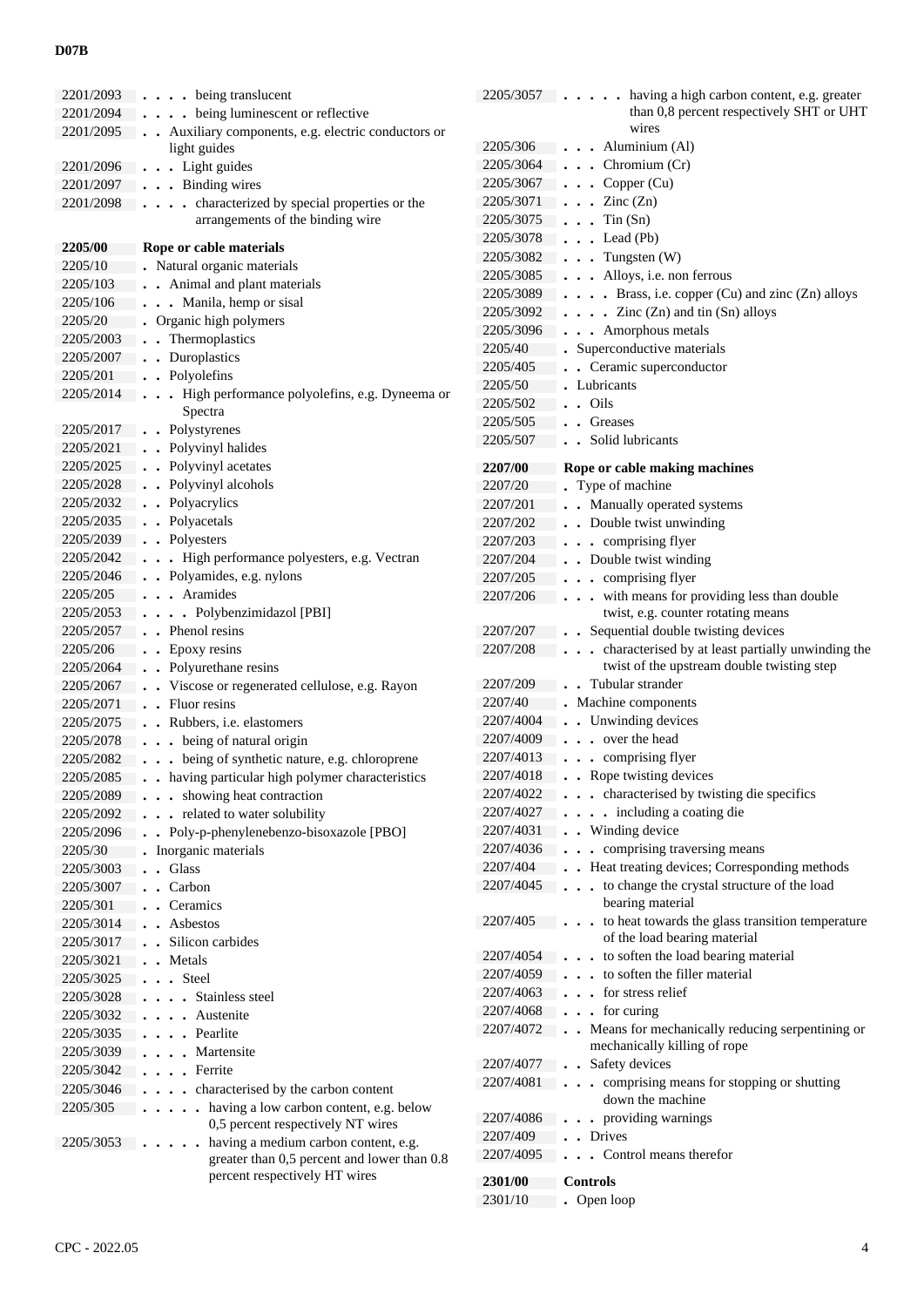| 2301/15   | Closed loop                                                                                                 |
|-----------|-------------------------------------------------------------------------------------------------------------|
| 2301/155  | being of the extended closed loop control system<br>$\overline{a}$                                          |
|           | type, e.g. using models or more than one signal in                                                          |
|           | the feedback loop                                                                                           |
| 2301/20   | Controller types                                                                                            |
| 2301/201  | • proportional                                                                                              |
| 2301/202  | - integrative                                                                                               |
| 2301/204  | differential                                                                                                |
| 2301/205  | . Programmable controllers; Calculating or                                                                  |
|           | controlling methods                                                                                         |
| 2301/207  | . . Fuzzy logic                                                                                             |
| 2301/208  | . . using timing functions                                                                                  |
| 2301/25   | System input signals, e.g. set points                                                                       |
| 2301/251  | . Twist                                                                                                     |
| 2301/252  | . . Temperature                                                                                             |
| 2301/253  | . Temperature profile or sequence                                                                           |
| 2301/254  | Amount of material                                                                                          |
| 2301/255  | Power consumption of drive                                                                                  |
| 2301/256  | Pressure<br>$\ddot{\phantom{0}}$                                                                            |
| 2301/257  | Force<br>$\ddot{\phantom{a}}$                                                                               |
| 2301/258  | . Tensile stress                                                                                            |
| 2301/259  | Strain or elongation<br>$\ddot{\phantom{a}}$                                                                |
| 2301/30   | Signals indicating failure or excessive conditions,                                                         |
|           | $\ddot{\phantom{a}}$<br>e.g. overheating                                                                    |
| 2301/302  | • Temperature                                                                                               |
|           | . Wear or friction                                                                                          |
| 2301/305  |                                                                                                             |
| 2301/307  | . Breakage of wire or strand or rope                                                                        |
| 2301/35   | System output signals                                                                                       |
| 2301/3508 | Twist                                                                                                       |
| 2301/3516 | Temperature                                                                                                 |
| 2301/3525 | Temperature profile or sequence                                                                             |
| 2301/3533 | Amount of material                                                                                          |
| 2301/3541 | Power consumption of drive                                                                                  |
| 2301/355  | Pressure                                                                                                    |
| 2301/3558 | Force<br>$\overline{a}$                                                                                     |
| 2301/3566 | . Tensile stress                                                                                            |
| 2301/3575 | Strain or elongation<br>$\ddot{\phantom{a}}$                                                                |
| 2301/3583 | . Rotational speed<br>$\ddot{\phantom{0}}$                                                                  |
| 2301/3591 | • Linear speed                                                                                              |
| 2301/40   | Feedback signal in closed loop controls                                                                     |
| 2301/4008 | Twist<br>$\overline{a}$                                                                                     |
| 2301/4016 | Temperature<br>$\ddot{\phantom{0}}$                                                                         |
| 2301/4025 | . Temperature profile or sequence<br>$\ddot{\phantom{0}}$                                                   |
| 2301/4033 | Amount of material<br>$\ddot{\phantom{0}}$                                                                  |
| 2301/4041 | Power consumption of drive                                                                                  |
| 2301/405  | Pressure                                                                                                    |
| 2301/4058 | Force<br>$\ddot{\phantom{0}}$                                                                               |
| 2301/4066 | . Tensile stress                                                                                            |
| 2301/4075 | Strain or elongation<br>$\ddot{\phantom{a}}$                                                                |
| 2301/4083 | . Rotational speed                                                                                          |
| 2301/4091 | . Linear speed                                                                                              |
|           | $\ddot{\phantom{0}}$                                                                                        |
| 2301/45   | for diagnosing (signals indicating failure or<br>$\ddot{\phantom{0}}$<br>excessive conditions D07B 2301/30) |
| 2301/50   |                                                                                                             |
|           | User Interface or value setting<br>Sensors                                                                  |
| 2301/55   |                                                                                                             |
| 2301/5504 | characterised by their arrangement                                                                          |
| 2301/5509 | being movable<br>$\ddot{\phantom{a}}$                                                                       |
| 2301/5513 | being of the reflective type                                                                                |
| 2301/5518 | . Transducers therefor                                                                                      |
| 2301/5522 | being of the barrier type<br>$\ddot{\phantom{0}}$                                                           |
| 2301/5527 | comprising an array or multiple sensors                                                                     |
| 2301/5531 | using electric means or elements<br>$\ddot{\phantom{0}}$<br>$\ddot{\phantom{0}}$                            |

|               | $2301/3327$ Complising an array or multiple sensors<br>2301/5531 . using electric means or elements | $2501/403$ . for making belts |  |
|---------------|-----------------------------------------------------------------------------------------------------|-------------------------------|--|
|               |                                                                                                     |                               |  |
| CPC - 2022.05 |                                                                                                     |                               |  |

| 2301/5536             | for measuring electrical current                                                  |
|-----------------------|-----------------------------------------------------------------------------------|
| 2301/554              | for measuring variable resistance<br>$\ddot{\phantom{0}}$                         |
| 2301/5545             | and piezoelectric phenomenons<br>$\ddot{\phantom{0}}$<br>$\bullet$                |
| 2301/555              | for measuring magnetic properties<br>$\ddot{\phantom{0}}$<br>$\ddot{\phantom{0}}$ |
| 2301/5554             | for measuring capacitance<br>$\ddot{\phantom{a}}$<br>$\ddot{\phantom{a}}$         |
| 2301/5559             | - for measuring inductance<br>$\ddot{\phantom{a}}$                                |
| 2301/5563             | - for measuring temperature, i.e. thermocouples<br>$\ddot{\phantom{a}}$           |
| 2301/5568             | acoustic or ultrasonic<br>$\ddot{\phantom{0}}$                                    |
| 2301/5572             | optical<br>$\ddot{\phantom{0}}$<br>$\bullet$                                      |
| 2301/5577             | using light guides<br>$\ddot{\phantom{0}}$                                        |
| 2301/5581             | using cameras<br>$\ddot{\phantom{0}}$<br>$\bullet$                                |
| 2301/5586             | . using lasers<br>$\bullet$                                                       |
| 2301/559              | for pressure<br>$\ddot{\phantom{0}}$<br>$\cdot$                                   |
| 2301/5595             | for force<br>$\ddot{\phantom{0}}$                                                 |
|                       |                                                                                   |
| 2401/00               | Aspects related to the problem to be solved or                                    |
|                       | advantage                                                                         |
| 2401/20               | related to ropes or cables                                                        |
| 2401/2005<br>2401/201 | Elongation or elasticity<br>regarding structural elongation                       |
| 2401/2015             | Killing or avoiding twist                                                         |
| 2401/202              | $\ddot{\phantom{0}}$<br>Environmental resistance                                  |
| 2401/2025             | avoiding corrosion<br>$\mathbf{r}$                                                |
| 2401/203              | Low temperature resistance                                                        |
| 2401/2035             | High temperature resistance                                                       |
| 2401/204              | Moisture handling<br>$\ddot{\phantom{0}}$                                         |
| 2401/2045             | • Avoiding longitudinal load for covering                                         |
| 2401/205              | • Avoiding relative movement of components                                        |
| 2401/2055             | Improving load capacity<br>$\bullet$                                              |
| 2401/206              | Improving radial flexibility<br>$\ddot{\phantom{0}}$                              |
| 2401/2065             | Reducing wear<br>$\ddot{\phantom{0}}$                                             |
| 2401/207              | internally<br>$\ddot{\phantom{a}}$                                                |
| 2401/2075             | externally<br>$\ddot{\phantom{a}}$<br>$\ddot{\phantom{a}}$                        |
| 2401/208              | Enabling filler penetration<br>$\ddot{\phantom{0}}$                               |
| 2401/2085             | Adjusting or controlling final twist<br>$\ddot{\phantom{0}}$                      |
| 2401/209              | comprising compensation of rope twist in<br>$\ddot{\phantom{a}}$                  |
|                       | strand twist                                                                      |
| 2401/2095             | Improving filler wetting respectively or filler                                   |
|                       | adhesion                                                                          |
| 2401/40               | related to rope making machines                                                   |
| 2401/401              | Reducing wear                                                                     |
| 2401/403              | Reducing vibrations<br>$\overline{a}$                                             |
| 2401/405              | Addressing space constraints                                                      |
| 2401/406              | Increasing speed<br>$\cdot$                                                       |
| 2401/408              | Increasing rope length, e.g. on drum                                              |
| <b>2501/00</b>        | <b>Application field</b>                                                          |
| 2501/20               | related to ropes or cables                                                        |
| 2501/2007             | Elevators<br>$\overline{a}$                                                       |
| 2501/2015             | Construction industries<br>$\ddot{\phantom{a}}$                                   |
| 2501/2023             | • Concrete enforcements                                                           |
| 2501/203              | <b>Bridges</b><br>$\ddot{\phantom{a}}$                                            |
| 2501/2038             | Agriculture, forestry and fishery                                                 |
| 2501/2046             | Tire cords                                                                        |
| 2501/2053             | for wheel rim attachment<br>$\mathbf{r}$                                          |
| 2501/2061             | Ship moorings                                                                     |
| 2501/2069             | Climbing or tents<br>$\ddot{\phantom{0}}$                                         |
| 2501/2076             | Power transmissions<br>$\ddot{\phantom{a}}$                                       |
| 2501/2084             | Mechanical controls, e.g. door lashes<br>$\ddot{\phantom{0}}$                     |
| 2501/2092             | Evacuation lines or lifelines<br>$\ddot{\phantom{a}}$                             |
| 2501/40               | related to rope or cable making machines                                          |
| 2501/403              | for making belts<br>$\ddot{\phantom{0}}$                                          |
|                       |                                                                                   |